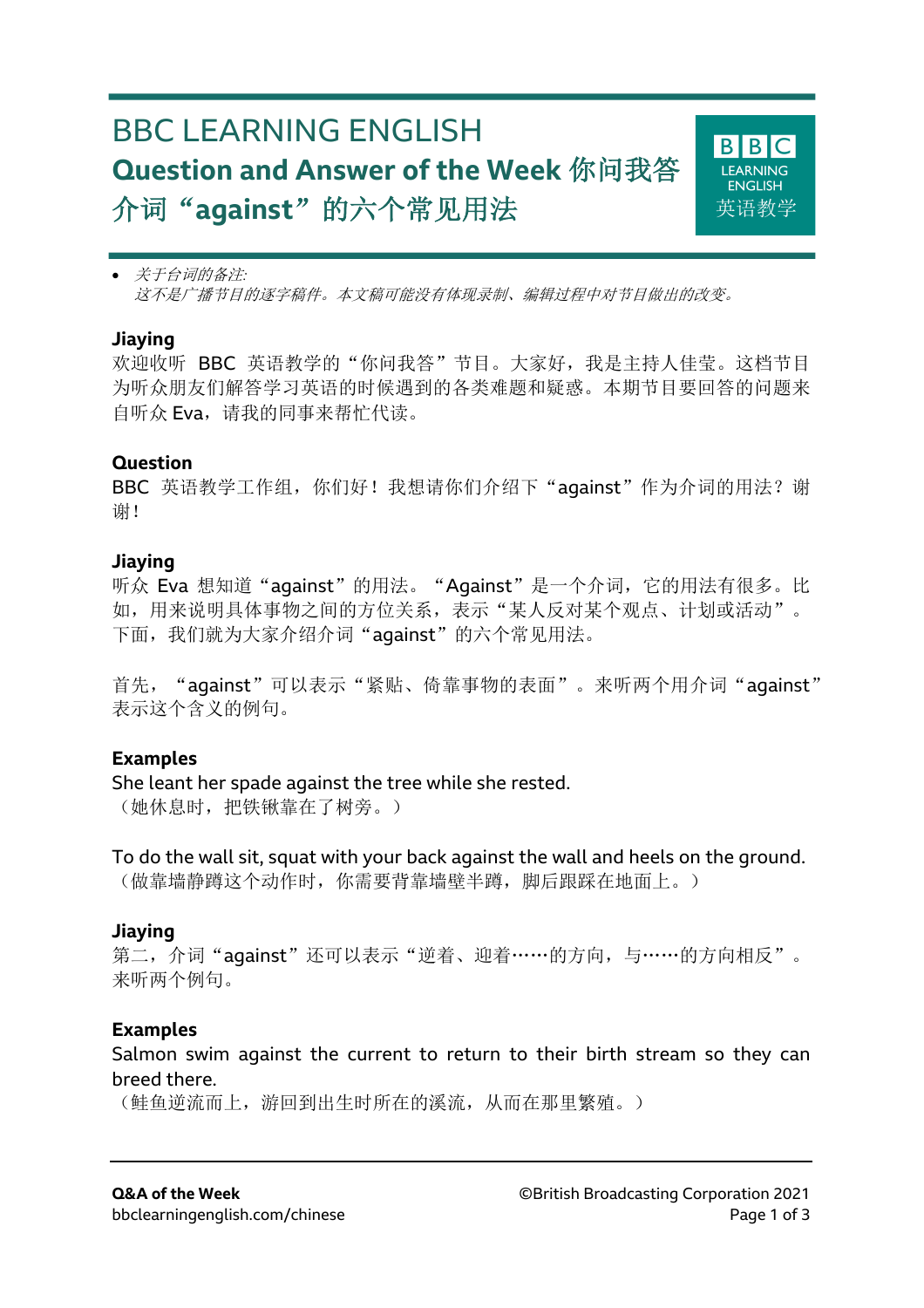#### The ship has to sail against the wind to reach the port.

(这条船必须逆风航行才能到达港口。)

### **Jiaying**

第三, 介词"against"可以用来表示"反对某个观点、计划或活动, 持相反意见"。 来听两个例句,加深对"aqainst"的这个用法的理解。

# **Examples**

I've heard you want to know what people think about the idea of prolonging the meetings. Well, I'm against it.

(听说你想知道大家对延长会议时间这件事情的看法。我是反对的。)

Normally, I'm very much against kids eating too many sweets. But I'll make an exception today because it's my son's birthday.

(我通常很反对孩子吃太多甜食。但我今天会破个例,因为是我儿子的生日。)

### **Jiaying**

第四, 介词"aqainst"可以表示"以防, 防止, 防备", 用来谈论为了阻止坏事发生 而做某件事情。我们来听两个例句。

# **Examples**

A healthy diet might protect you against a number of diseases.

(健康的饮食也许能保护你免受多种疾病的侵害。)

My bike was stolen yesterday! It's good that I had already insured it against theft. (我的自行车昨天被偷了!幸好我早就给它上了防盗保险。)

# **Jiaying**

第五, 在谈论和体育比赛、竞赛等有关的话题时, 可以用介词"aqainst"说明某人或 队伍的竞争对手,意思是"对阵,对抗"。比如,下面这两个例句分别提到了有关一 场足球比赛和一盘围棋对弈的事情,我们来听一听。

# **Examples**

Who is our favourite football team playing against tomorrow? (咱们最喜欢的足球队明天要和哪支队伍比赛?)

# I just played a game of Go against my dad and I won!

(我刚和我爸下了一盘围棋,我赢了!)

# **Jiaying**

最后, 介词"aqainst"还可以用来说明"某个事物以……为衬托", 强调两种事物在 一起形成对比或反差。比如,下面这个描述春日美景的例句就包含了"against"的这 个用法。